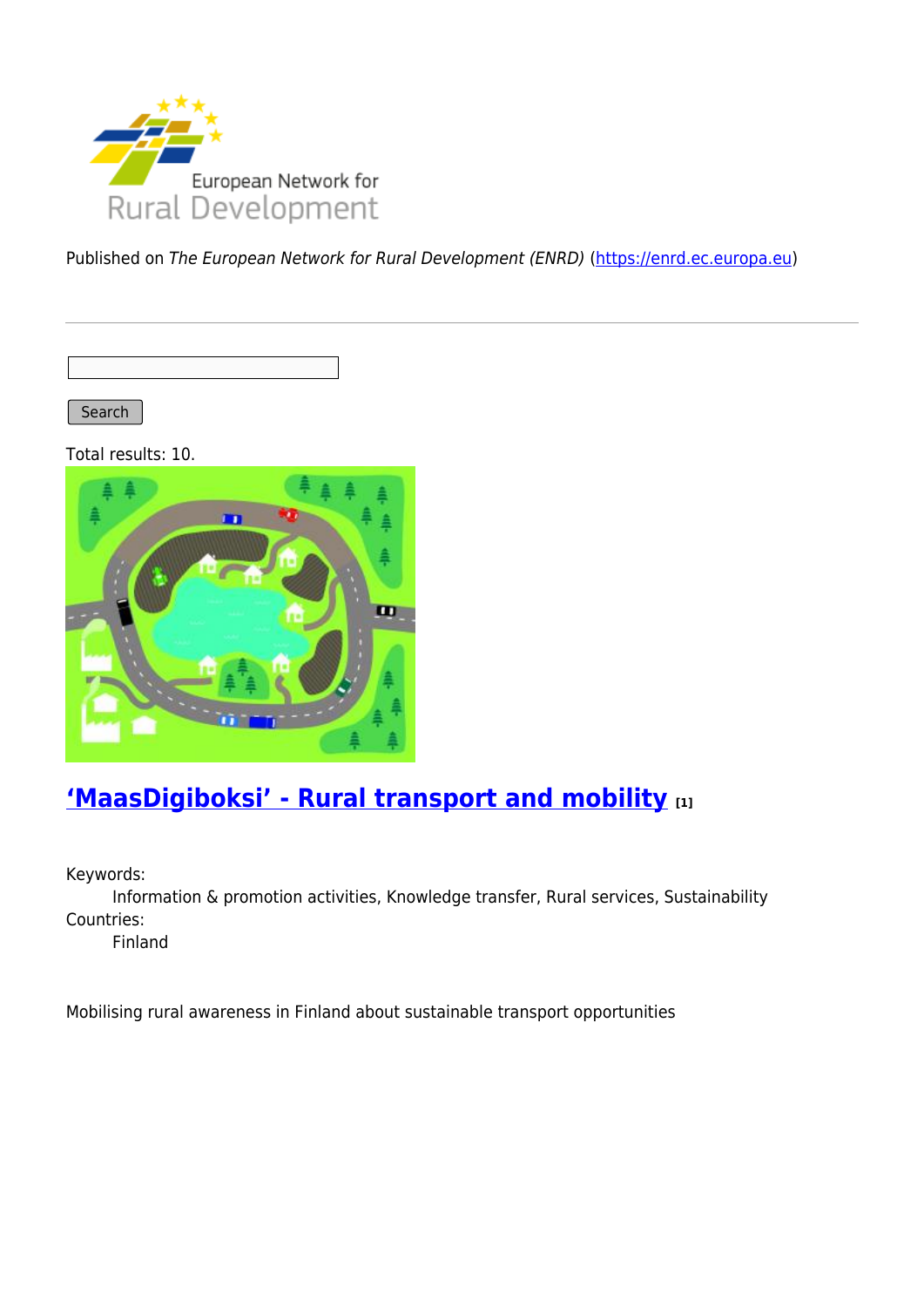

# **[GOTECFOR – Supporting the use of Forest Biomass in the](https://enrd.ec.europa.eu/projects-practice/gotecfor-supporting-use-forest-biomass-agro-industry_en) [agro-industry](https://enrd.ec.europa.eu/projects-practice/gotecfor-supporting-use-forest-biomass-agro-industry_en) [2]**

Keywords:

Broadband, Cooperation, Energy efficiency, Entrepreneurship, Forestry, Innovation, Renewable energy

Countries:

Portugal

GOTECFOR is an EIP-AGRI operational group that contributes to the bioeconomy by seeking to optimise the value chain of forest biomass, as a fuel for heating.



#### **[Kulota - Controlled forest burning](https://enrd.ec.europa.eu/projects-practice/kulota-controlled-forest-burning_en) [3]**

Keywords:

Advisory services, Environmental sustainability, Forestry, Information & promotion activities, Nature conservation, Sustainability

Countries:

Finland

Reintroducing the traditional practice of controlled forest burning, as means to promote biodiversity and create new business opportunities in the forestry sector.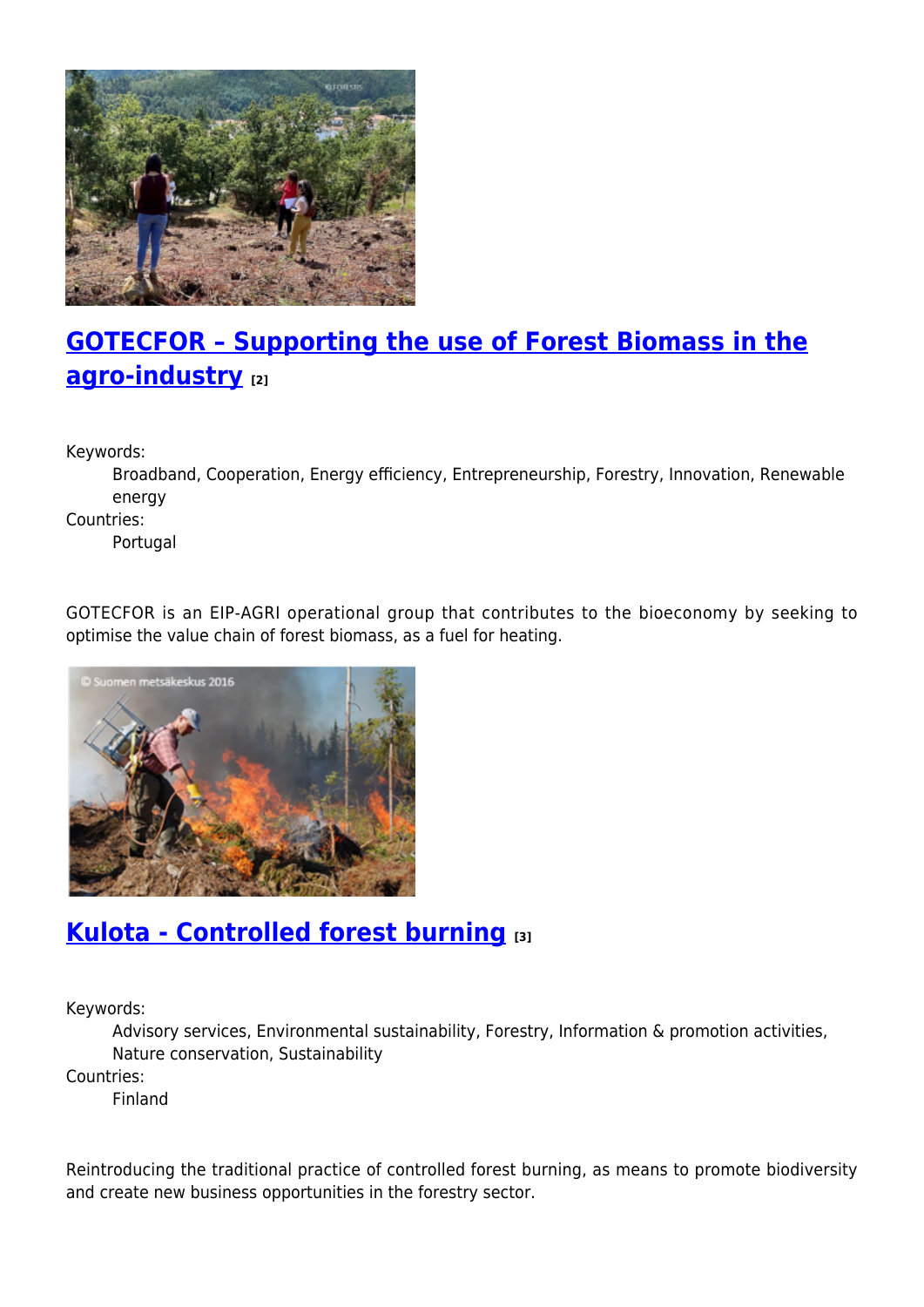

## **[It happens in Loco – Alto Minho Mountain](https://enrd.ec.europa.eu/projects-practice/it-happens-loco-alto-minho-mountain_en) [4]**

Keywords:

Cooperation, Entrepreneurship, Information & promotion activities, Innovation, Knowledge transfer, Mountain area

Countries:

Portugal

A Technical Assistance project about empowering local and regional actors to work more effectively with rural communities in order to revitalise these areas.



Assistência Técnica e Transferência de Inovação para a Floresta e Agricultura

### **[i9Rural - Technical Assistance and Transfer of Innovation for](https://enrd.ec.europa.eu/projects-practice/i9rural-technical-assistance-and-transfer-innovation-forestry-and-agriculture_en) [Forestry and Agriculture](https://enrd.ec.europa.eu/projects-practice/i9rural-technical-assistance-and-transfer-innovation-forestry-and-agriculture_en) [5]**

Keywords:

Added value, Agriculture, Cooperation, Forestry, Innovation, Knowledge transfer, Networking Countries:

Portugal

A project to allow small businesses in the agricultural and forestry sectors to incorporate innovation more efficiently.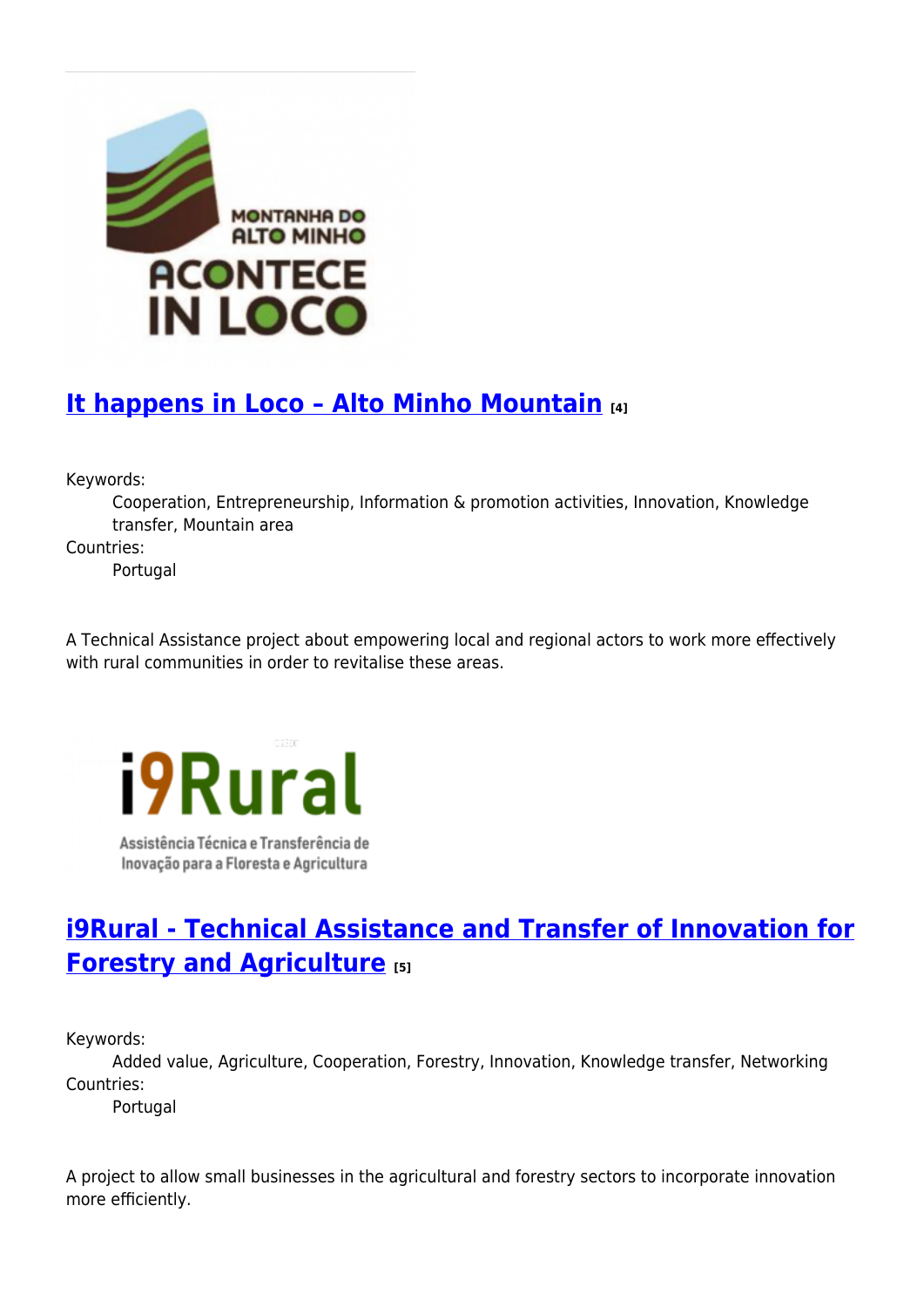

### **[AgroInov – Innovation in Rural areas](https://enrd.ec.europa.eu/projects-practice/agroinov-innovation-rural-areas_en) [6]**

Keywords:

Added value, Agriculture, Entrepreneurship, Innovation, Knowledge transfer, Networking Countries:

Portugal

The knowledge generated in research and innovation projects is hard to access, thus it is vital to create networks for knowledge transfer between production and research.



### **[Digitisation of Reindeer Husbandry](https://enrd.ec.europa.eu/projects-practice/digitalisation-reindeer-husbandry_en) [7]**

Keywords:

Animal husbandry, Digitisation, Information & Communications Technology (ICT), Information & promotion activities, Innovation

Countries:

Finland

A study financed by the Finnish RDP aimed to find new digital solutions for making reindeer husbandry a more efficient and profitable business.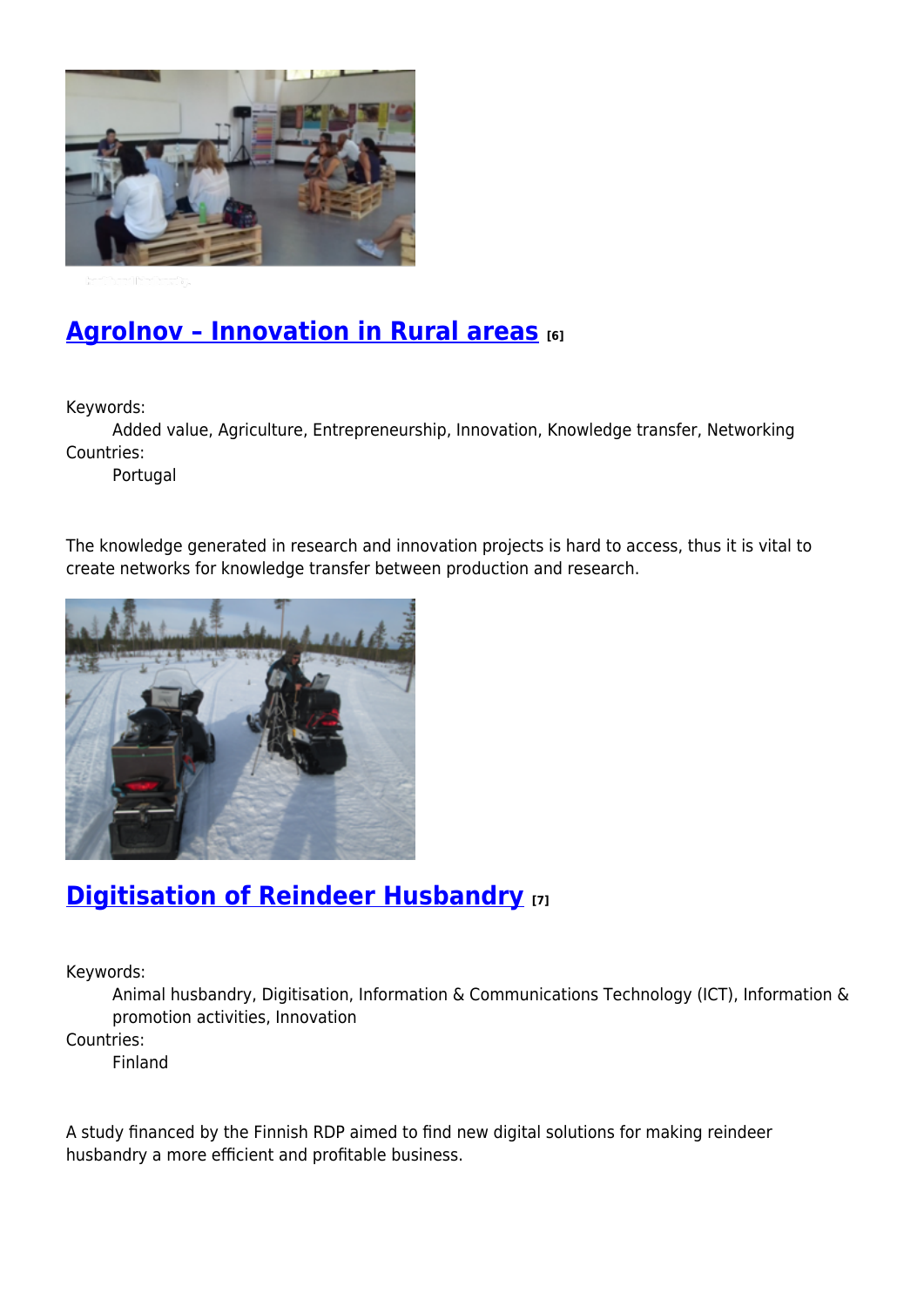

# **[A foresight into the future of the food industry in South](https://enrd.ec.europa.eu/projects-practice/foresight-future-food-industry-south-savo_en) [Savo](https://enrd.ec.europa.eu/projects-practice/foresight-future-food-industry-south-savo_en) [8]**

Keywords:

Agriculture, Cooperation, Food & Drink, Information & promotion activities Countries:

Finland

A project to enhance the competitiveness of agriculture and the food industry, as well as the lowcarbon economy, through the analysis of alternative future scenarios.



## **[Developing mushroom production in Finland's forests](https://enrd.ec.europa.eu/projects-practice/developing-mushroom-production-finlands-forests_en) [9]**

Keywords: Agriculture, Bioeconomy, Cooperation, Innovation, Rural SMEs Countries: Finland

The Finnish Natural Resources Institute used EAFRD funding to develop the production of mushrooms for food and medicine to give forest owners an alternative income source.